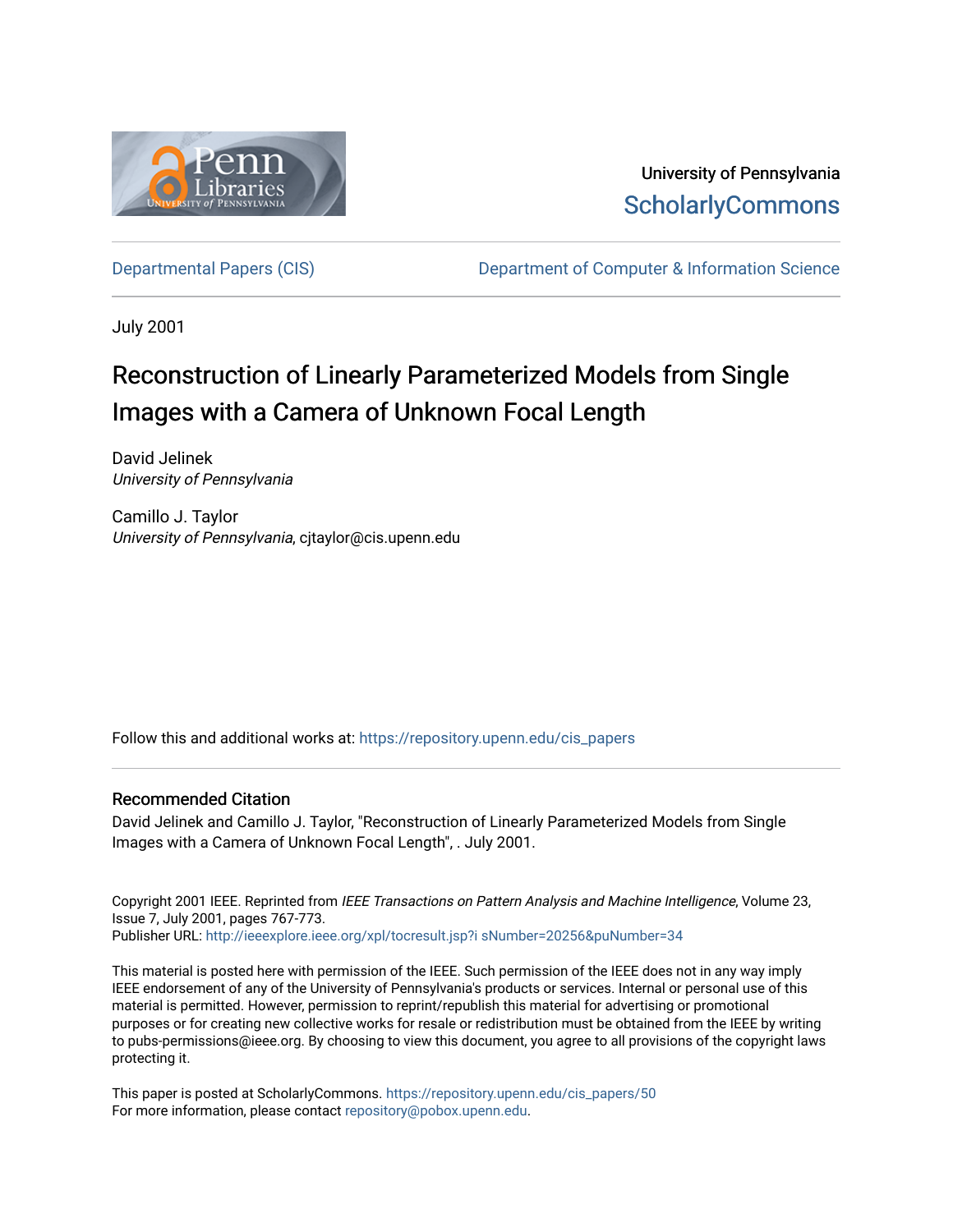## Reconstruction of Linearly Parameterized Models from Single Images with a Camera of Unknown Focal Length

## **Abstract**

This paper deals with the problem of recovering the dimensions of an object and its pose from a single image acquired with a camera of unknown focal length. It is assumed that the object in question can be modeled as a polyhedron where the coordinates of the vertices can be expressed as a linear function of a dimension vector, λ. The reconstruction program takes as input, a set of correspondences between features in the model and features in the image. From this information, the program determines an appropriate projection model for the camera (scaled orthographic or perspective), the dimensions of the object, its pose relative to the camera and, in the case of perspective projection, the focal length of the camera. This paper describes how the reconstruction problem can be framed as an optimization over a compact set with low dimension - no more than four. This optimization problem can be solved efficiently by coupling standard nonlinear optimization techniques with a multistart method which generates multiple starting points for the optimizer by sampling the parameter space uniformly. The result is an efficient, reliable solution system that does not require initial estimates for any of the parameters being estimated.

## Keywords

3D reconstruction, uncalibrated imagery, numerical optimization

## **Comments**

Copyright 2001 IEEE. Reprinted from IEEE Transactions on Pattern Analysis and Machine Intelligence, Volume 23, Issue 7, July 2001, pages 767-773. Publisher URL: [http://ieeexplore.ieee.org/xpl/tocresult.jsp?i sNumber=20256&puNumber=34](http://ieeexplore.ieee.org/xpl/tocresult.jsp?isNumber=20256&puNumber=34) 

This material is posted here with permission of the IEEE. Such permission of the IEEE does not in any way imply IEEE endorsement of any of the University of Pennsylvania's products or services. Internal or personal use of this material is permitted. However, permission to reprint/republish this material for advertising or promotional purposes or for creating new collective works for resale or redistribution must be obtained from the IEEE by writing to pubs-permissions@ieee.org. By choosing to view this document, you agree to all provisions of the copyright laws protecting it.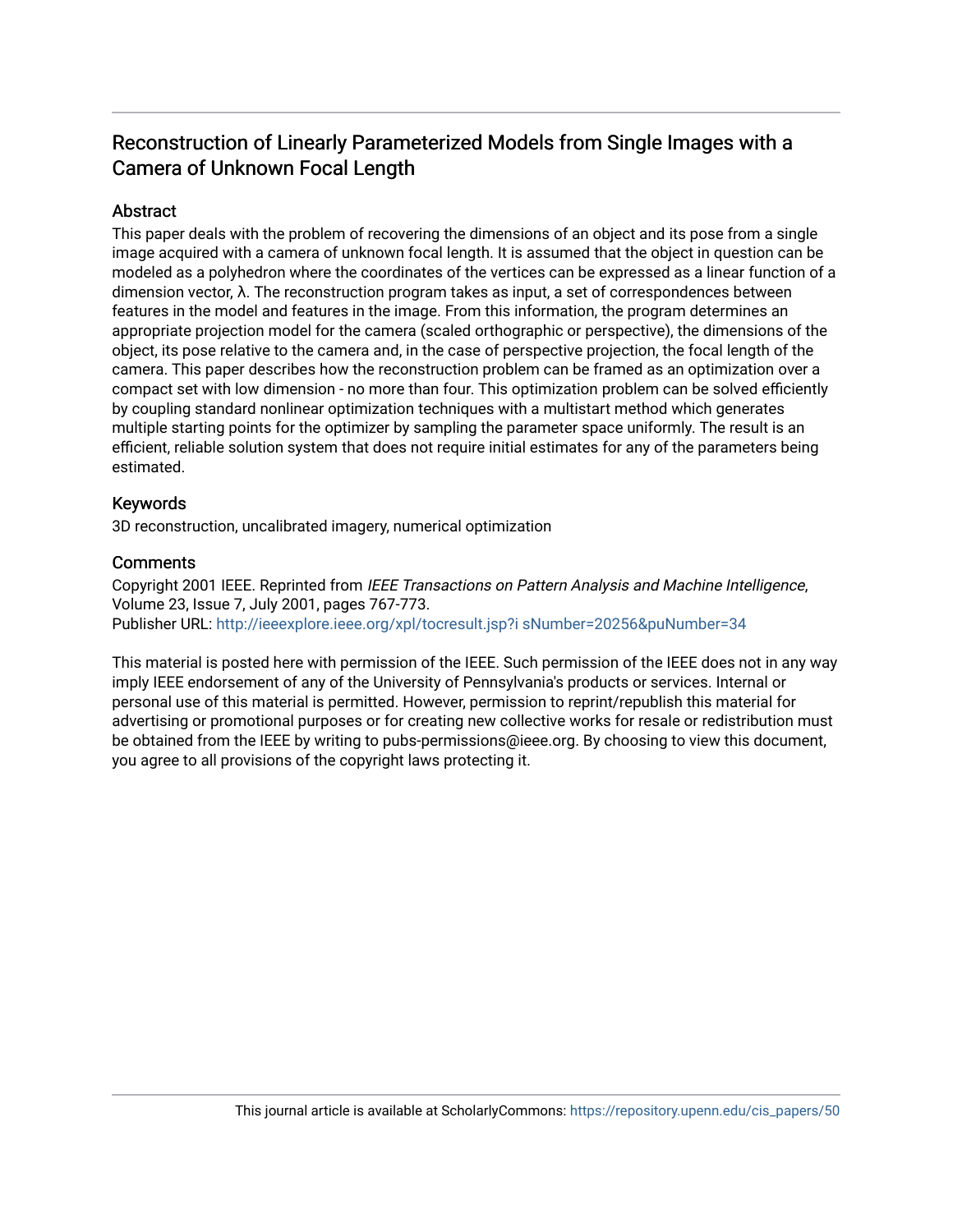## Reconstruction of Linearly Parameterized Models from Single Images with a Camera of Unknown Focal Length

David Jelinek and Camillo J. Taylor, Member, IEEE

Abstract—This paper deals with the problem of recovering the dimensions of an object and its pose from a single image acquired with a camera of unknown focal length. It is assumed that the object in question can be modeled as a polyhedron where the coordinates of the vertices can be expressed as a linear function of a dimension vector,  $\lambda$ . The reconstruction program takes as input, a set of correspondences between features in the model and features in the image. From this information, the program determines an appropriate projection model for the camera (scaled orthographic or perspective), the dimensions of the object, its pose relative to the camera and, in the case of perspective projection, the focal length of the camera. This paper describes how the reconstruction problem can be framed as an optimization over a compact set with low dimension-no more than four. This optimization problem can be solved efficiently by coupling standard nonlinear optimization techniques with a multistart method which generates multiple starting points for the optimizer by sampling the parameter space uniformly. The result is an efficient, reliable solution system that does not require initial estimates for any of the parameters being estimated.

Index Terms-3D reconstruction, uncalibrated imagery, numerical optimization. æ

#### 1 INTRODUCTION

THIS paper deals with the problem of recovering the dimensions of an object and its pose from a single image acquired with a camera of unknown focal length. It is assumed that the object in question can be modeled as a polyhedron where the coordinates of the vertices can be expressed as a linear function of a dimension vector,  $\lambda$ . That is, if  $\lambda$  is an  $n \times 1$  vector, then there are a set of  $3 \times n$  matrices,  $K_1, K_2, \ldots, K_m$ , where the position of the *i*th vertex is given by  $K_i \lambda$ . Consider, for example, the model shown in Fig. 1. For this model, the following expressions detail how the coordinates of the vertices labeled,  $P_1$  and  $P_2$  can be expressed as linear functions of the dimension vector  $\lambda = (LWHh)^t$ .

$$
P_1 = \begin{pmatrix} -L/2 \\ 0 \\ (H+h) \end{pmatrix} = \begin{pmatrix} -0.5 & 0 & 0 & 0 \\ 0 & 0 & 0 & 0 \\ 0 & 0 & 1 & 1 \end{pmatrix} \lambda;
$$
  
\n
$$
P_2 = \begin{pmatrix} L/2 \\ -W/2 \\ H \end{pmatrix} = \begin{pmatrix} 0.5 & 0 & 0 & 0 \\ 0 & -0.5 & 0 & 0 \\ 0 & 0 & 1 & 0 \end{pmatrix} \lambda.
$$
 (1)

In most situations, the entries in the parameter vector,  $\lambda$ , will refer to dimensions that are only meaningful when positive. Note that, generally speaking, any polyhedron can be expressed by this model simply by choosing  $\lambda$  to be a vector of dimension  $3N$ , where  $N$  is the number of vertices in the model. In practice, most manmade objects, such as buildings, contain symmetries which allow the model to be expressed with far fewer parameters. For the model shown in Fig. 1, the positions of 10 vertices can be characterized using only four parameters. This makes it possible to

E-mail: davidj2@seas.upenn.edu and cjtaylor@central.cis.upenn.edu.

recover the model dimensions from measurements in a single image.

The input to the reconstruction program takes the form of a set of correspondences between features in the model, lines and points, and features in the image. From this information, the program determines an appropriate projection model for the camera, scaled orthographic or perspective, the dimensions of the object, its pose relative to the camera and, in the case of perspective projection, the focal length of the camera.

The principal difficulties in solving this problem stem from the nonlinearities associated with the unknown rotation,  $R \in SO(3)$ that represents the orientation of the camera with respect to the objects frame of reference. In some situations, it is possible to recover information about this rotation from vanishing points in the imagery. A number of systems have been proposed which exploit this cue [1], [7]. Less attention has been directed to cases where the vanishing point information is inconclusive or nonexistent. The principal contribution of this paper is to describe a framework which is able to handle the full range of situations that can occur in practice including cases where no vanishing points are available.

In addition, this paper describes how the reconstruction problem can be framed as an optimization over a compact set with low dimension-no more than four. This optimization problem can be solved efficiently by coupling standard nonlinear optimization techniques with a multistart method which generates multiple starting points for the optimizer by sampling the parameter space uniformly. The result is an efficient, reliable solution system that does not require initial estimates for any of the parameters being estimated.

In [4] and [2], the problem of reconstructing models from one or more images taken with calibrated cameras was addressed. This paper improves on those results by proposing efficient techniques to deal with situations where the imagery was acquired with an incompletely calibrated camera and describes how the computational effort required to solve for all the unknown parameters can be reduced by taking advantage of the structure of the projection equations.

Tomasi and Kanade [8] and Pollefeys et al. [5], [6] describe effective techniques for recovering the structure of a rigid scene from a sequence of images acquired under orthographic and perspective projection models, respectively. However, multiframe techniques are not applicable in situations where only one image is available.

Section 2 of this paper presents an outline of the reconstruction procedure, while Sections 2.1 and 2.2 describe the solution to various subproblems of this reconstruction task. Section 3 presents results that were obtained with this algorithm on actual images and on simulated data. A discussion of our conclusions and future work is presented in Section 4.

#### 2 RECONSTRUCTION PROCEDURE

As described in the previous section, the reconstruction procedure hinges on the observation that the primary difficulties in the reconstruction problem center around the nonlinearities introduced by the rotation between the camera frame and the object's frame of reference. Given an estimate for this rotation and the focal length of the camera, the other unknowns can be determined by finding the minima of a positive definite quadratic form—a wellunderstood and well-conditioned optimization problem which can be solved efficiently using standard techniques from linear algebra (see Sections 2.1.2 and 2.2.2). This being the case, the proposed reconstruction method proceeds by conducting a search over the set of camera orientations and focal lengths for values that are in best agreement with the observed image measurements.

<sup>.</sup> The authors are with the GRASP Laboratory, CIS Department, University of Pennsylvania, 3401 Walnut Street, Room 329C, Philadelphia, PA, 19104-6228.

Manuscript received 4 Aug. 1999; revised 16 Aug. 2000; accepted 23 Aug. 2000.

Recommended for acceptance by R. Kumar.

For information on obtaining reprints of this article, please send e-mail to: tpami@computer.org, and reference IEEECS Log Number 110360.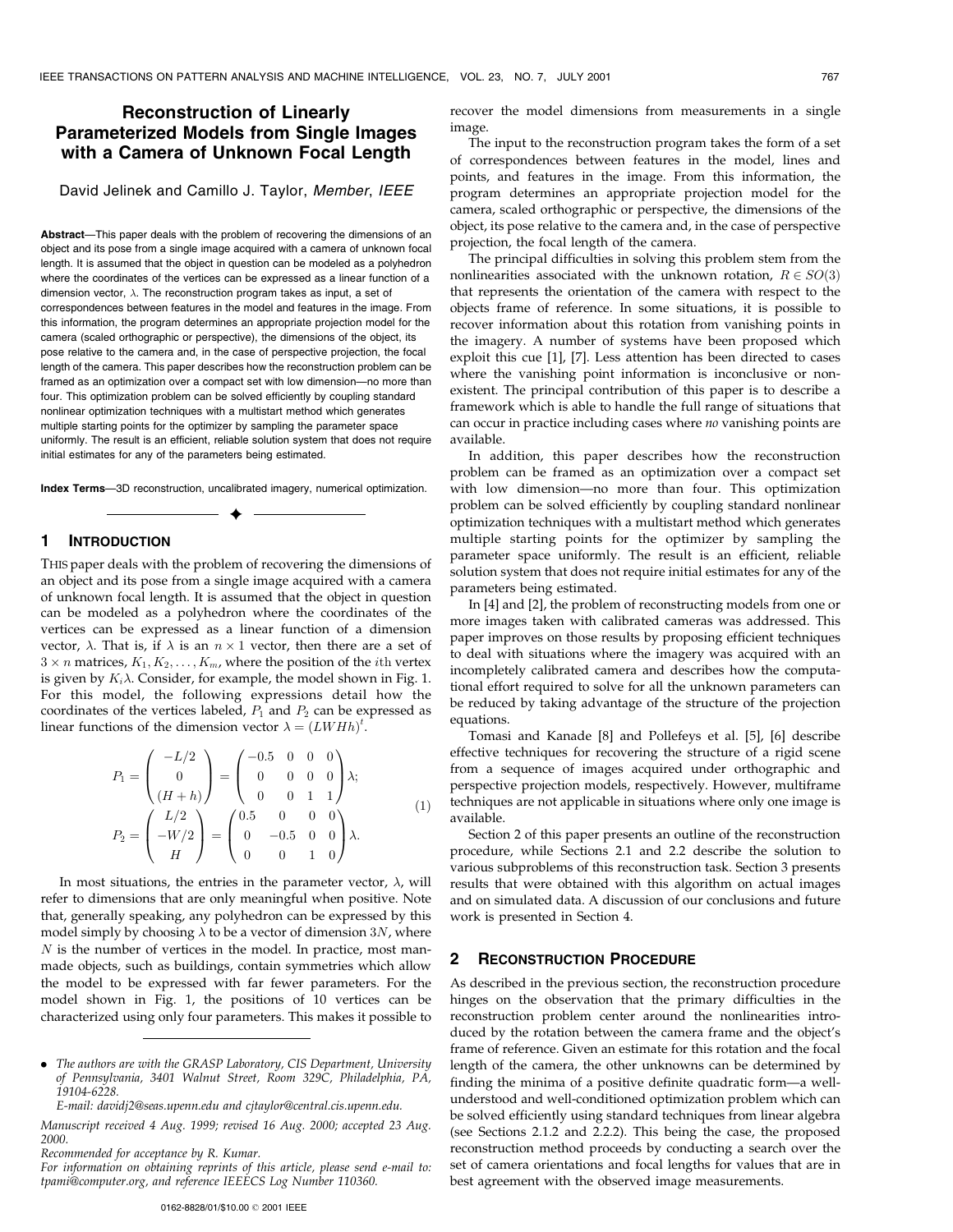

Fig. 1. A simple example of a linearly parameterized polyhedral model. The coordinates of each of the vertices in this figure can be expressed as a linear function of the parameter vector  $\lambda = (LWHh)^t$ .

In the sequel, we will discuss a variety of subcases for both perspective and orthographic projection, ranging from situations where all of the vanishing points can be observed to situations where none can be found. For each case, we detail how the resulting reconstruction problem can either be solved directly or reformulated as an optimization over a compact set with low dimension. Once the problem has been reduced to this form, it can be solved by applying standard nonlinear optimization techniques and a multistart method which chooses starting points for the optimization procedure by sampling the parameter space uniformly. Such an approach is made feasible because of the fact that the parameter space can be bounded and can, therefore, be sampled effectively.

The first stage of the reconstruction procedure involves finding feature correspondences in the image data. A software system has been implemented that allows the user to specify correspondences between edges in the model and edges in the image by selecting a line in the model and then tracing the corresponding line in the image. Since the lines that the user draws are superimposed with the image, this method allows for very accurate recovery of the image edges. Through this procedure, we are able to associate vertices in the model with lines in the image. These point-to-line correspondences will be used in most calculations; however, in some cases, we will require correspondences between model vertices and image points. These image points can be found by computing the intersections of the lines drawn by the user.

Once these correspondences have been established, the reconstruction procedure attempts to determine whether a scaled orthographic or perspective camera model should be employed. One simple way to distinguish between the two imaging situations is by analyzing lines in the image that correspond to parallel lines in the scene. If a set of lines in the image corresponding to parallel lines in the scene appear to verge, then the system employs a perspective projection model.

In situations where no verging lines are found, the reconstruction procedure assumes a scaled orthographic projection model, recovers a solution for the unknown parameters, and then computes the residual disparity between the reprojected model vertices and the lines in the image. If this residual is above a certain threshold value, the system switches to a perspective model. Thus, the simpler projection model (i.e., scaled orthographic) is favored if it explains the data sufficiently well (see Fig. 2).

The next step in the reconstruction procedure is the computation of vanishing points in the image of the  $(x)$ -,  $(y)$ -, and  $(z)$ -directions of the model, if possible. Suppose that the user specifies  $n$  lines in the model that are each parallel to the  $x$ -axis of the object. Let  $(l_1, l_2, \ldots, l_n)$  be 3-vectors representing the projective coordinates of the corresponding lines in the image. Then, the homogeneous coordinates of the vanishing point in the x-direction



Fig. 2. A flow chart describing the operation of the reconstruction procedure.

is the vector  $v_x$  that minimizes  $\Sigma(l_i^tv_x)^2$ . This vector can be found by eigenvalue decomposition of  $A<sup>t</sup>A$ , where A is the matrix whose rows consist of the  $l_i^t$ s. The "best estimate" for the vanishing point is the eigenvector that corresponds to the eigenvalue of  $A<sup>t</sup>A$  with smallest magnitude.

Under a scaled orthographic projection model there are three cases to consider: three vanishing points recovered, two vanishing point recovered to vanishing points recovered. In the first case, the unknowns can be found in closed form. If only two vanishing points are recovered, the unknowns can be found by solving a onedimensional minimization problem. In the last case, a twodimensional optimization problem must be solved.

If the projection model is perspective, there are three possible cases: Two or three vanishing points recovered, one vanishing point recovered, no vanishing points recovered. In the first case, the system can be solved in closed form. In the second case, the problem reduces to minimizing a function of two variables. In the last case, the problem reduces to minimizing a function of four variables.

In the sequel, it is assumed that, after a suitable change of image coordinates, the aspect ratio of the camera is one and the coordinates of the principal point in the image are  $(0, 0)$ . In most situations, the aspect ratio of the imaging device is known a priori and the principal point is, for all practical purposes, coincident with the image center. In the case of scaled orthographic projection, the exact location of the principal point is, of course, immaterial to the reconstruction computation.

#### 2.1 Scaled Orthographic Cases

Under the scaled orthographic projection model the projection matrix  $P$ , which relates coordinates of points in the model to their projections on the image plane, can be written as follows:

$$
P = \begin{bmatrix} f & 0 & 0 & 0 \\ 0 & f & 0 & 0 \\ 0 & 0 & 0 & 1 \end{bmatrix} \begin{bmatrix} R & T \\ 0 & 1 \end{bmatrix},
$$
 (2)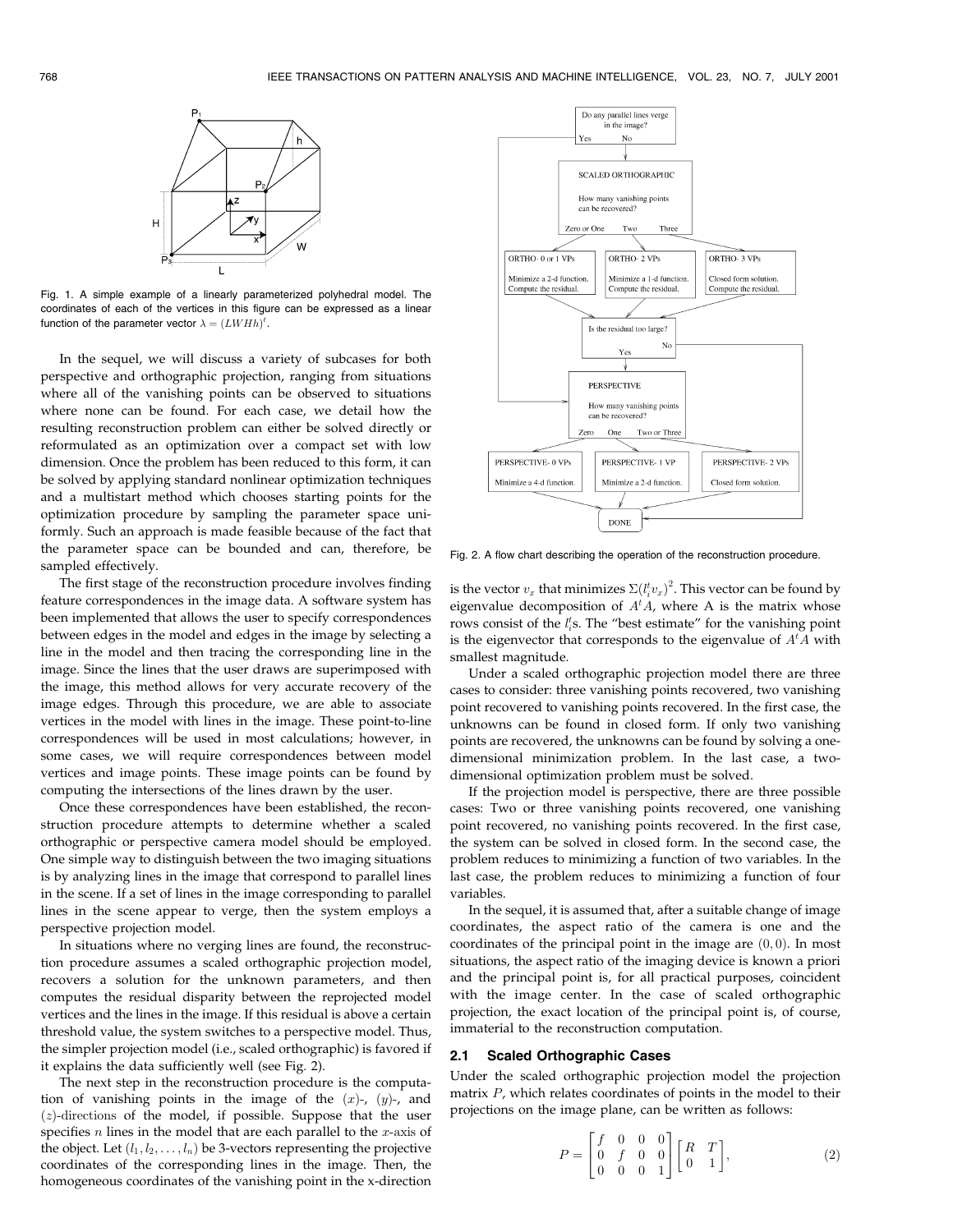where  $f$  denotes the scale factor associated with this camera and  $R\in SO(3)$  and  $T\in \Re^3$  represent the rotation and translation of the camera with respect to the model frame.

#### 2.1.1 Recovering Rotation from Vanishing Points

The homogeneous coordinates of the vanishing point in the image,  $v<sub>x</sub>$ , corresponding to the x-direction in the model frame can be computed as follows:

$$
v_x \propto P \begin{pmatrix} 1 \\ 0 \\ 0 \\ 0 \end{pmatrix} \propto \begin{pmatrix} R_{11} \\ R_{21} \\ 0 \end{pmatrix}.
$$
 (3) w

In an analogous manner, we can obtain expressions for  $v_y$  and  $v_z: v_y \propto (R_{12}R_{22}0)^t$ ,  $v_z \propto (R_{13}R_{23}0)^t$ .

When all three vanishing points can be recovered, we are effectively given three pieces of information about the rotation matrix  $R$ . That is, for some  $a$ ,  $b$ , and  $c$ , the vanishing points give us

$$
\begin{pmatrix} A \\ D \end{pmatrix} = a \begin{pmatrix} R_{11} \\ R_{21} \end{pmatrix}, \begin{pmatrix} B \\ E \end{pmatrix} = b \begin{pmatrix} R_{12} \\ R_{22} \end{pmatrix}, \begin{pmatrix} C \\ F \end{pmatrix} = c \begin{pmatrix} R_{13} \\ R_{23} \end{pmatrix}. \tag{4}
$$

Since the first two rows of  $R$  are each of unit length, we have the equations

$$
\left(\frac{A}{a}\right)^2 + \left(\frac{B}{b}\right)^2 + \left(\frac{C}{c}\right)^2 = 1\tag{5}
$$

$$
\left(\frac{D}{a}\right)^2 + \left(\frac{E}{b}\right)^2 + \left(\frac{F}{c}\right)^2 = 1.
$$
\n(6)

Because the first two rows of  $R$  are orthogonal to each other, we have the equation

$$
\frac{AD}{a^2} + \frac{BE}{b^2} + \frac{CF}{c^2} = 0.
$$

This can be summarized as a system of three linear equations in three unknowns:

$$
\begin{bmatrix} A^2 & B^2 & C^2 \ D^2 & E^2 & F^2 \ A D & BE & CF \end{bmatrix} \begin{pmatrix} \frac{1}{a^2} \\ \frac{1}{b^2} \\ \frac{1}{c^2} \end{pmatrix} = \begin{pmatrix} 1 \\ 1 \\ 0 \end{pmatrix},
$$

which can easily be solved to yield  $a$ ,  $b$ ,  $c$ , and ultimately  $R$  by utilizing the fact that the third row of R is simply the cross product of the first two rows. There is actually a four-way ambiguity in recovering  $R$  because the signs of  $a$ ,  $b$ , and  $c$  are unknown. The rotation matrix is chosen in such a way that the corresponding optimal solution for the dimension vector  $\lambda$  consists entirely of positive entries.

There are situations where the system of linear equations described above will become singular. This will occur when two of the vanishing points are coincident. In this case, the more general reconstruction procedure described in Section 2.1.4 will be invoked to obtain a solution.

#### 2.1.2 Recovering Scene Dimensions

Once an estimate for the rotation matrix becomes available, all that remains is to calculate the dimension vector  $\lambda$  and t. According to the model, the coordinates of the jth vertex in the world frame are given by  $K_j \lambda$ . Let  $l_{jk} = (l_{jk}^x l_{jk}^y l_{jk}^z)^t$  represent the homogeneous coordinates of the line in the image plane connecting points  $j$  and

 $k$ . Then, the constraint that the projection of the jth vertex in the image should lie along this line can be expressed as follows:

$$
l_{jk}^{t}P\binom{K_{j}\lambda}{1} = 0
$$

$$
\Rightarrow \left(l_{jk}^{x}l_{jk}^{y}\right)\left[fG(RK_{j}\lambda + T)\right] + l_{jk}^{z} = 0
$$

$$
\Rightarrow \left(l_{jk}^{x}l_{jk}^{y}\right)\left[(GRK_{j}) \quad I\right]\binom{f\lambda}{fT_{x}} + l_{jk}^{z} = 0,
$$

where

$$
G = \begin{pmatrix} 1 & 0 & 0 \\ 0 & 1 & 0 \end{pmatrix}.
$$

So, for each point-to-line correspondence, we can construct an affine equation in the parameter vector

$$
\begin{pmatrix} f\lambda \\ fT_x \\ fT_y \end{pmatrix}.
$$

If a sufficient number of correspondences are available, one can obtain a solution for this parameter vector by solving the resulting linear system. Note that this procedure yields no information about the  $z$  component of the translation vector  $T$ . It is also important to keep in mind that the solution only yields the dimensions of the scene up to a scale factor since it is impossible to separate the scale parameter  $f$  from the other variables in the vector.

#### 2.1.3 Two Vanishing Points Recovered

In situations where only two of the three vanishing points are available, it is possible to obtain a solution for the reconstruction problem using the procedures given above by optimizing over all possible values for the missing vanishing point.

Suppose, for example, we are given  $v_x$  and  $v_y$ , then we can obtain estimates for the scene structure by minimizing the following function from the interval  $[0, \pi]$  to  $\Re^+$ :

function Res 
$$
(\theta)
$$
  
Step 1) Let  $v_z = \begin{pmatrix} cos(\theta) \\ sin(\theta) \\ 0 \end{pmatrix}$ .

Step 2) Using the procedures in Sections 2.1.1 and 2.1.2, compute  $R, f\lambda, fT_x$ , and  $fT_y$ .

2.1.2, compute 
$$
R
$$
,  $f\lambda$ ,  $fT_x$ , and  $fT_y$ .  
Step 3) Calculate the residue,  $\Sigma \left( l_{ij}^t P \left( \begin{array}{c} K_i \lambda \\ 1 \end{array} \right) \right)^2$ , and return this value.

One can use standard minimization techniques such as Golden Section Search to minimize the value of  $Res(\theta)$  and, thus, find the appropriate values for the unknown parameters. Since this is an optimization problem with only one degree of freedom on a bounded interval, it can be solved quite quickly.

#### 2.1.4 No Vanishing Points Recovered

In the case where no vanishing point information is available the reconstruction system makes use of correspondences between model vertices and image points. If  $(u_i, v_i)$  represents the measured location of the projection of the ith model vertex in the image, then the system chooses values of the unknown parameters to minimize the discrepancy between the observed image locations and the predicted values. That is, the goal of the reconstruction system is to minimize the following objective function, O, where the rotation matrix  $R$  has been rewritten as the product of a series of rotations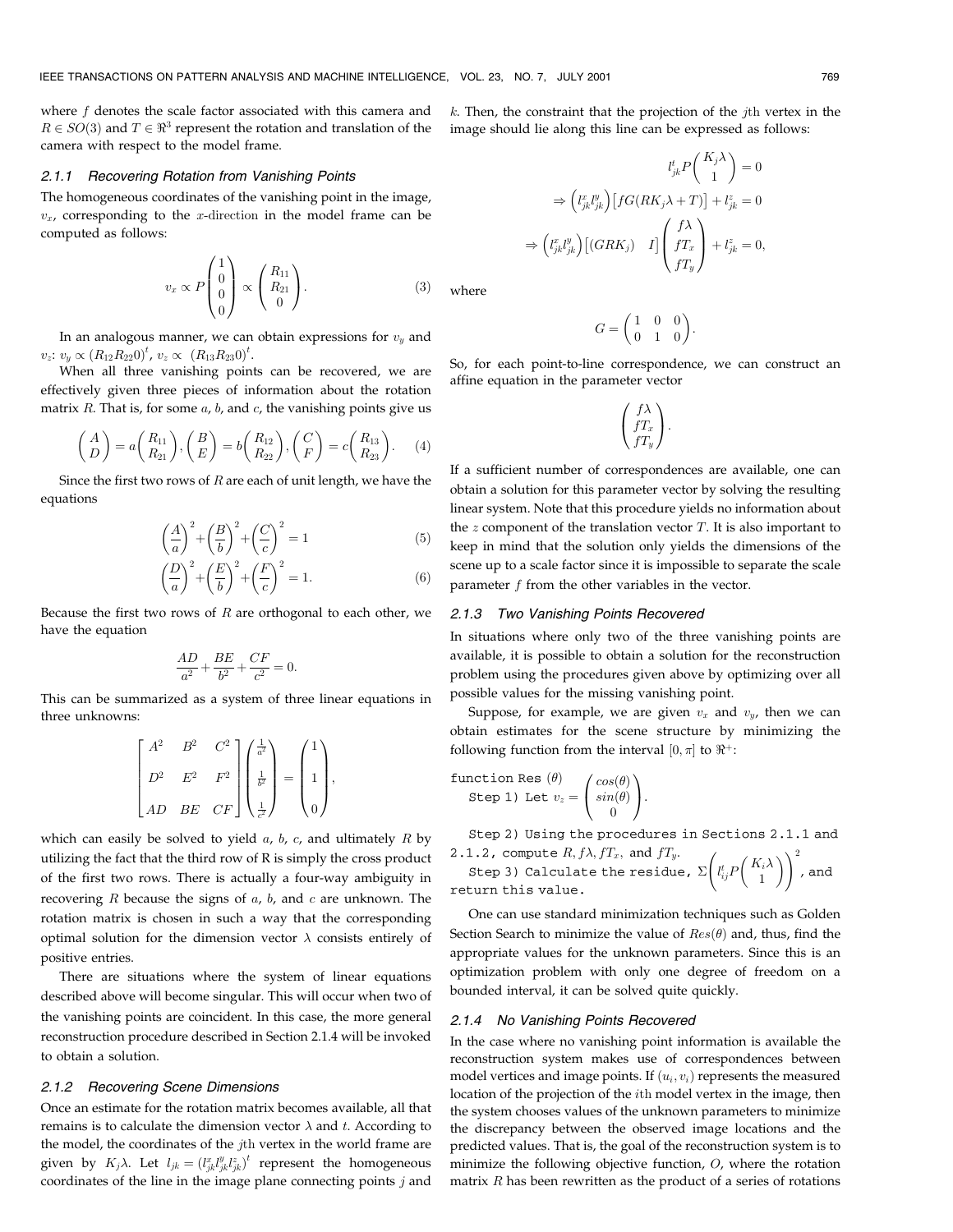about the  $x$ ,  $y$ , and  $z$  axes and the matrix  $G$  is defined in Section 2.1.2

$$
O = \Sigma \bigg\| \bigg( \begin{array}{c} u_i \\ v_i \end{array} \bigg) - f G\big( R_z(\gamma) R_y(\beta) R_x(\alpha) K_i \lambda + T \bigg) \bigg\|^2.
$$

This expression can be simplified by utilizing the fact that rotation about the optical axis, z, corresponds to a planar rotation of the image features. So, if the angles  $\alpha$  and  $\beta$  were known, O could be rewritten as

$$
O = \Sigma \left\| \begin{pmatrix} u_i \\ v_i \end{pmatrix} - \begin{pmatrix} c & -s \\ s & c \end{pmatrix} \begin{pmatrix} L_i \lambda' + \begin{pmatrix} T_x' \\ T_y' \end{pmatrix} \end{pmatrix} \right\|^2
$$
  
= 
$$
\Sigma \left\| \begin{pmatrix} c & s \\ -s & c \end{pmatrix} \begin{pmatrix} u_i \\ v_i \end{pmatrix} - \begin{pmatrix} L_i \lambda' + \begin{pmatrix} T_x' \\ T_y' \end{pmatrix} \end{pmatrix} \right\|^2,
$$

where  $L_i = GR_y(\beta)R_x(\alpha)K_i$ ,  $c = \cos \gamma$ ,  $s = \sin \gamma$ ,  $\lambda' = f\lambda$ , and

$$
\begin{pmatrix} T'_x \\ T'_y \end{pmatrix} = f \begin{pmatrix} c & s \\ -s & c \end{pmatrix} \begin{pmatrix} T_x \\ T_y \end{pmatrix}.
$$

In this situation, it is possible to compute optimal estimates for  $\gamma$ ,  $\lambda'$ ,  $T'_x$ , and  $T'_y$  by rewriting the objective function as follows:

$$
O = \Sigma \left\| \begin{pmatrix} c & s \\ -s & c \end{pmatrix} \begin{pmatrix} u_i \\ v_i \end{pmatrix} - \left( L_i \lambda' + \begin{pmatrix} T'_x \\ T'_y \end{pmatrix} \right) \right\|^2
$$
  

$$
= \Sigma \left\| \begin{pmatrix} u_i & v_i \\ v_i & -u_i \end{pmatrix} \begin{pmatrix} c \\ s \end{pmatrix} - I \begin{pmatrix} T'_x \\ T'_y \end{pmatrix} - L_i \lambda' \right\|^2
$$
  

$$
= \Sigma \left\| \begin{pmatrix} u_i & v_i & 1 & 0 \\ v_i & -u_i & 0 & 1 \end{pmatrix} - L_i \right\| \begin{pmatrix} c \\ s \\ T'_x \\ T'_y \\ \lambda' \end{pmatrix} \right\|^2.
$$

This can be recognized as the standard problem of finding a vector  $x = \begin{pmatrix} c & s & T'_x & T'_y & \lambda' \end{pmatrix}^t$  to minimize  $||Ax||^2$  subject to the constraint  $||Bx||^2 = 1$ , where the matrix B is chosen to reflect the constraint that  $c^2 + s^2 = 1$ . This generalized eigenvalue problem can be solved efficiently using standard techniques from linear algebra [3].

The ability to compute optimal estimates for  $f\lambda$ ,  $\gamma$ ,  $fT_x$ , and  $fT_y$ , in this manner, suggests that a solution for the reconstruction problem can be obtained by finding values of  $\alpha$  and  $\beta$  that minimize the following residual function:

function Res2 $(\alpha, \beta)$ 

Step 1) Let  $L_i:=GR_y(\beta)R_x(\alpha)K_i$  for all  $i.$ 

Step 2) Solve the generalized eigenvalue problem to recover  $\gamma$ ,  $\lambda^{\prime}$ ,  $T^{\prime}_x$  and  $T^{\prime}_{y^{\prime}}$  and return the residual value,  $O$ , for these values.

Once again, the problem has been reduced to an optimization over a small number of bounded parameters, in this case,  $\alpha$  and  $\beta$ .

#### 2.2 Perspective Cases

In the case of perspective projection, the matrix of intrinsic parameters is given by

$$
A = \begin{bmatrix} f & 0 & 0 \\ 0 & f & 0 \\ 0 & 0 & 1 \end{bmatrix},
$$

where  $f$  is the focal length of the camera.

#### 2.2.1 Recovering Rotation from Two Vanishing Points (not at Infinity)

If two of the vanishing points corresponding to the axes of the objects frame of reference can be recovered where neither one is a point at infinity, then the rotation matrix,  $R$ , can be recovered in closed form [1]. Suppose, for example, we are given  $v_x$  and  $v_y$ . Then, we have the following proportions:

$$
v_x \alpha \, AR\hat{x}, \ v_y \alpha \, AR\hat{y},
$$

where  $\hat{x}$  and  $\hat{y}$  are simply the unit vectors along the x and y axes, respectively. Since  $R\hat{x}$  is orthogonal to  $R\hat{y}$ , we have the equation

$$
(A^{-1}v_x)^t(A^{-1}v_y) = 0
$$

which can be rewritten as follows:

$$
\frac{v_{x1}v_{y1}}{f^2} + \frac{v_{x2}v_{y2}}{f^2} + v_{x3}v_{y3} = 0
$$
  

$$
\Rightarrow f = \sqrt{\frac{v_{x1}v_{y1} + v_{x2}v_{y2}}{-v_{x3}v_{y3}}}.
$$

The first column of  $R$  can then be found by normalizing the vector  $A^{-1}v_x$ . The second column can be found in a similar manner and the third column is simply the cross product of the first two columns. Again, there will be a four-way ambiguity in the solution for  $R$  which can be resolved by choosing the a solution which results in a dimension vector with positive entries.

This method will succeed as long as neither  $v_{x3}$  or  $v_{y3}$  are equal to zero. If one or both of the vanishing points are at infinity, then the method described in Section 2.1.2 can be employed to produce a reconstruction.

#### 2.2.2 Recovering Scene Dimensions

The dimension vector  $\lambda$  and the camera translation  $T$  can be found in a manner similar to the method described in Section 2.1.2. Let  $l_{ik}$ represent the homogeneous coordinates of the line in the image plane connecting points  $j$  and  $k$ . Then, the constraint that the projection of this vertex in the image should lie along this line can be expressed as follows:

$$
l_{jk}^{t} A(RK_j \lambda + T) = 0
$$

$$
\Rightarrow l_{jk}^{t} [ARK_j \ A] \binom{\lambda}{T} = 0.
$$

Let  $M$  be a matrix formed by stacking the rows of the form  $l_{jk}^t[ARK_j\ A].$  Then, an estimate for

$$
\binom{\lambda}{T},
$$

up to a scale factor, can be obtained by finding the unit vector that minimizes

$$
\|M\bigg(\frac{\lambda}{T}\bigg)\|^2.
$$

This is a standard eigenvalue problem.

#### 2.2.3 One Vanishing Point Recovered

The previous section describes how estimates for  $\lambda$  and  $T$  can be computed once estimates for  $R$  and  $f$  are available. Knowledge of any vanishing points in the image essentially constrains two of the four degrees of freedom associated with the rotation matrix  $R$  and the focal length parameter  $f$ . We can exploit this constraint by constructing an objective function which computes the residual of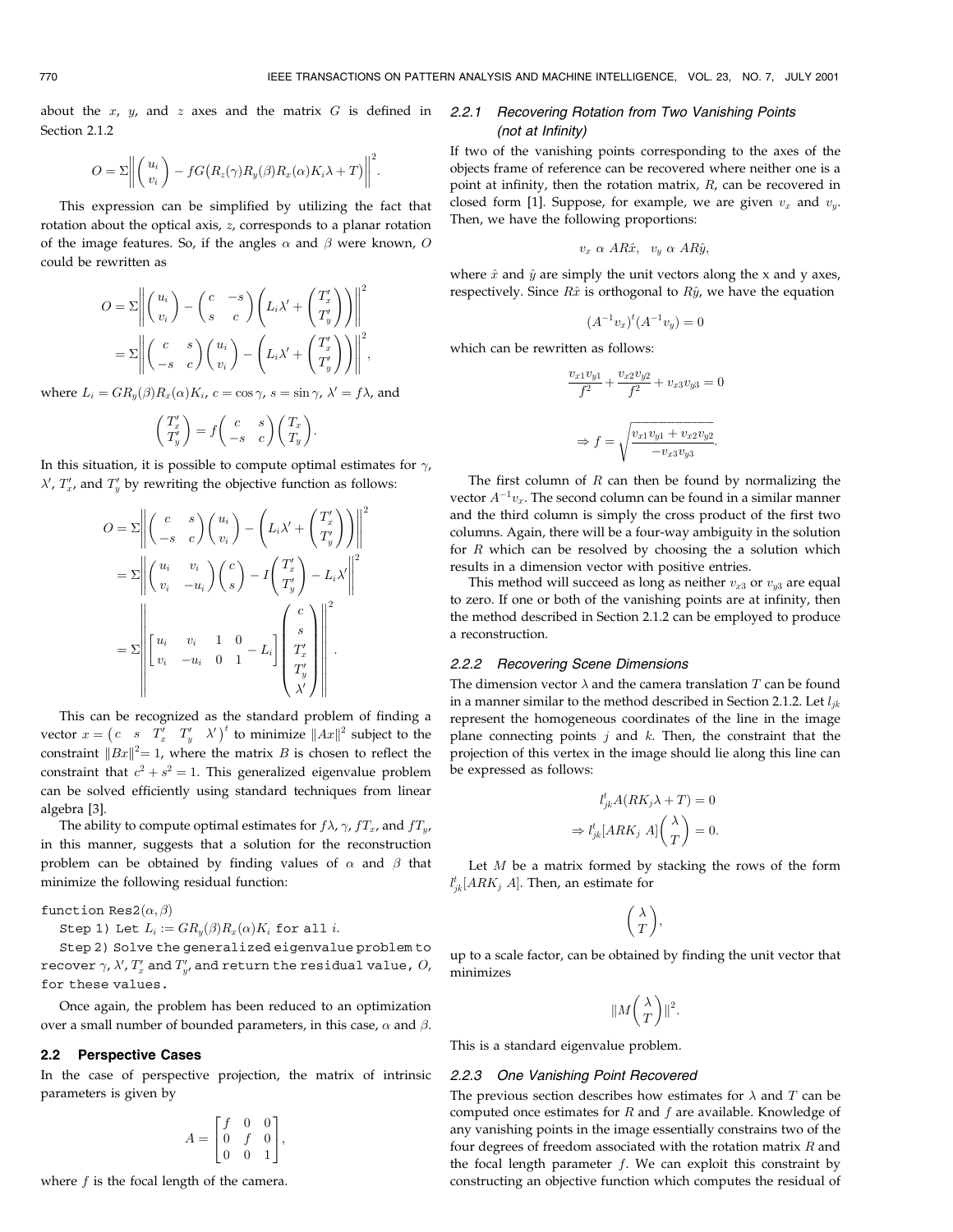the reconstruction as a function of the remaining two degrees of freedom.

Consider the case where the vanishing point in the x-direction,  $v<sub>x</sub>$  is known. In this case, the problem can be parameterized in terms of a variable  $\theta$  which captures the remaining degree of freedom of the rotation matrix and an angle  $\rho$  which denotes the field of view of the camera in the x-direction. If the  $x$  dimension of the image is  $m$  pixels, then the focal length,  $f$  is given by  $(m/2) \cot(\rho/2)$ . The advantage of parameterizing the system in terms of the field of view,  $\rho$ , instead of the focal length,  $f$  is that the parameter  $\rho$  can be restricted to the interval  $[0, \pi]$ , while the parameter  $f$  is unbounded.

For a given value of  $\rho$ , one can compute  $f$  and, hence, the matrix A. Once a value of A has been generated, it is quite easy to generate a rotation matrix that would generate the observed vanishing point, that is a matrix  $R' \in SO(3)$  such that

$$
R'\begin{pmatrix}1\\0\\0\end{pmatrix} \propto A^{-1}v_x.
$$

One way to accomplish this is by a Gram-Schmidt orthonormalization process. The entire set of rotation matrices which preserve the vanishing point in the  $x$  direction can then be parameterized as follows:  $R = R'R_x(\theta)$ . Once again, there will be a four-way ambiguity in the rotation matrix that must be accounted for.

Based on this analysis, the reconstruction problem can be solved by finding the minimum of the following residual function.

function Res3 
$$
(\rho, \theta)
$$
  
\nStep 1) Let  $f = (m/2)cot(\rho/2)$ .  
\nStep 2) Let  $A = \begin{pmatrix} f & 0 & 0 \\ 0 & f & 0 \\ 0 & 0 & 1 \end{pmatrix}$   
\nStep 3) Generate a matrix  $R'$  such that  $R' \begin{pmatrix} 1 \\ 0 \\ 0 \end{pmatrix} \propto A^{-1}v_x$   
\nStep 4) Let  $R := R'R_x(\theta)$ 

Step 5) Compute estimates for  $\lambda$  and T

Step 6) Calculate the residue,

 $\Sigma(l^t_{ij}A(RK_i\lambda+T))^2$ , and return this value.

If a second vanishing point is available, it can be used to resolve the ambiguity associated with the rotation matrix. For example, if the vanishing point in the y direction,  $v_y$  is available then once an A matrix has been chosen, one can determine the camera orientation immediately by selecting a rotation matrix  $R$ , where the first and second columns are proportional to  $A^{-1}v_x$  and  $A^{-1}v_y$ , respectively. Effectively, this reduces the reconstruction problem to an optimization over a single parameter  $\rho$ . As mentioned previously, this approach should be preferred to the one described in Section 2.2.1 in situations where one or both of the vanishing points are at infinity.

#### 2.2.4 No Vanishing Points Recovered

When no vanishing point information is available, finding a solution for the reconstruction problem can be recast as finding values for  $R$ and  $f$  that minimize the residual function described below. This optimization is carried out over four bounded parameters:  $\alpha$ ,  $\beta$ , and  $\gamma$  which represent an Euler angle parameterization of R and  $\rho$  which denotes the field of view of the camera.

function Res4  $(\alpha, \beta, \gamma, \rho)$ Step 1) Let  $R = R_z(\gamma)R_y(\beta)R_x(\alpha)$  and let  $f = (m/2)cot(\rho/2).$ Step 2) Let  $A =$ f 0 0 0 f 0 001  $\sqrt{2}$  $\overline{1}$ 1 A

Step 3) Using the procedure described in Section 2.2.2, compute  $\lambda$ , and T.

Step 4) Calculate the residue,  $\Sigma(l_{ij}^tAR(K_i\lambda+T))^2$ , and return this value.

#### 3 EXPERIMENTAL RESULTS

#### 3.1 Simulation Results

In order to investigate the efficacy of the proposed reconstruction system, a series of trials were carried out on simulated data sets. In these experiments, the most general versions of the perspective and orthographic reconstruction techniques were used; namely, those described in Sections 2.2.4 and 2.1.4, respectively. These methods do not make any use of vanishing point information and are formulated as optimizations over four and two parameters, respectively.

For each of these cases, we generated image measurements corresponding to a polyhedron with 64 vertices parameterized by 19 dimensions viewed from 20 different vantage points. The simulated image measurements were corrupted with noise equivalent to one pixel in a 400 by 300 image. The multistart optimization procedure invoked standard numerical minimization procedures from randomly chosen starting points until a minima with an acceptable residual value is found. The number of trials required to find an acceptable minima along with the errors in the estimated parameters at convergence was recorded.

Note that since the reconstruction procedure can only recover the dimension and camera translation parameters up to a scale factor, the error was calculated by first scaling the recovered parameters until the mean squared disparity between the recovered parameters and the true parameter values was minimized. The percentage error between the recovered parameter vector  $\lambda$  and the actual parameter values  $\lambda_t$  was then computed from the following ratio,  $\|\lambda-\lambda_t\|/\|\lambda_t\|$ .

For the perspective case, the average number of trials needed to find the minimum was 4.9. At convergence, the average error in the rotation parameter was 0.30 degrees, the average error in the recovered field of view was 0.42 degrees, and the average error in the dimension parameters was 0.66 percent. For the orthographic case, the multistart method required two trials, on average, to find an appropriate minimum. At convergence, the average error in the rotation parameter was 0.25 degrees, while the average error in the dimension parameters was 2 percent.

As with any image-based reconstruction technique where disparity in the image is used as a proxy for metric error, it is possible to construct degenerate configurations where one or more of the object dimensions cannot be recovered from the image data. The canonical example would be a box viewed under orthographic projection along one of its axes, in this case, the dimension of the object along the viewing direction cannot be recovered. In these situations, the proposed technique may return results with a large error in the unobservable parameters.

#### 3.2 Results on Real Images

The following results were obtained using photographs taken with a Kodak DC210 digital camera. All of the images were acquired in high-resolution mode, which produces  $864 \times 1,152$  images.

Fig. 3a shows a box adjacent to a block of wood and Figs. 3b and 3c show texture-mapped reconstructions of the scene viewed from novel vantage points. The reconstruction was done using the method of Section 2.2.1 (two or three vanishing points found under perspective) and then the estimates of the parameters were refined using the nonlinear minimization of Section 2.2.4. The vector  $\lambda$ , which gives the dimensions of the object, were measured by hand and found to be (in millimeters)  $(35 86 72 19 39 78)^t$ . After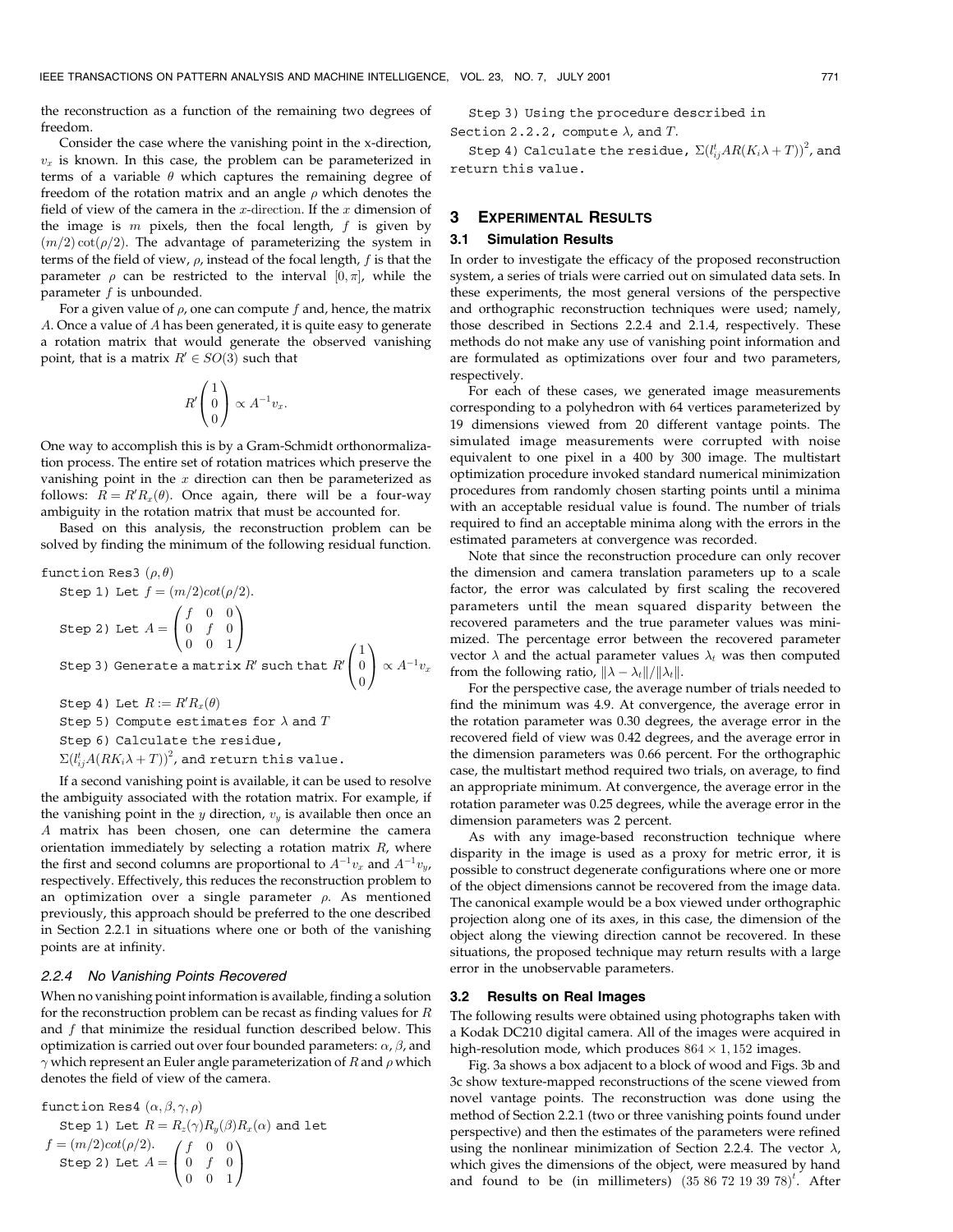

Fig. 3. (a) Two boxes with slight perspective effects. (b) and (c) Texture mapped reconstructions of the scene.



Fig. 4. (a) Two boxes under a near-orthographic projection. (b). Wireframe reconstruction.



Fig. 5. (a). A pyramid atop three boxes under a near-orthographic projection. (b) Wireframe reconstruction.

choosing an appropriate scaling factor, the reconstruction gave an estimate (in millimeters) of  $(33.7 85.7 72.4 18.0 39.2 78.6)^t$ . This represents an RMS error of 0:75 mm. Notice that we cannot check the accuracy of the pose estimation because we do not have a truth model of these parameters.

Fig. 4a is an image of two blocks of wood under a nearorthographic projection. The wireframe reconstruction in Fig. 4b was obtained using the algorithm of Section 2.1.4 no vanishing points under orthography though we could have obtained a starting point for this minimization using the available vanishing points. The dimension vector was given in millimeters by  $(78\ 19\ 39\ 31\ 69.5\ 31)^t$  and the algorithm gave an estimate in millimeters of  $(78.2 \ 19.6 \ 35.3 \ 32.5 \ 71.0 \ 29.1)^t$ , which yields an RMS error of 1:9 mm.

The image in Fig. 5a is a stone structure on the University of Pennsylvania campus. We modeled it as a frustum atop a stack of three boxes. (We ignored the pyramid that is above the frustum.) Using a scaled orhtographic projection model, we obtained the wireframe in Fig. 5b. The dimension of the object are given (in inches) by  $(25 6.5 13 24 2 22 2.5 18 45)^t$  and the algorithm estimated the dimensions as  $(26 7.5 13 26 4 22 5 19 42)^t$ . The RMS

error, in this case, was 1:7 inches. This reconstruction was not as accurate as the others partly because much of the stone was chipped away from the structure and this made edge identification difficult. In addition, the structure does not have precise right angles and only somewhat approximates our model of a frustum



Fig. 6. (a) The Penn Center in Philadelphia, Pennsylvania. (b) and (c) Texture mapped reconstructions.